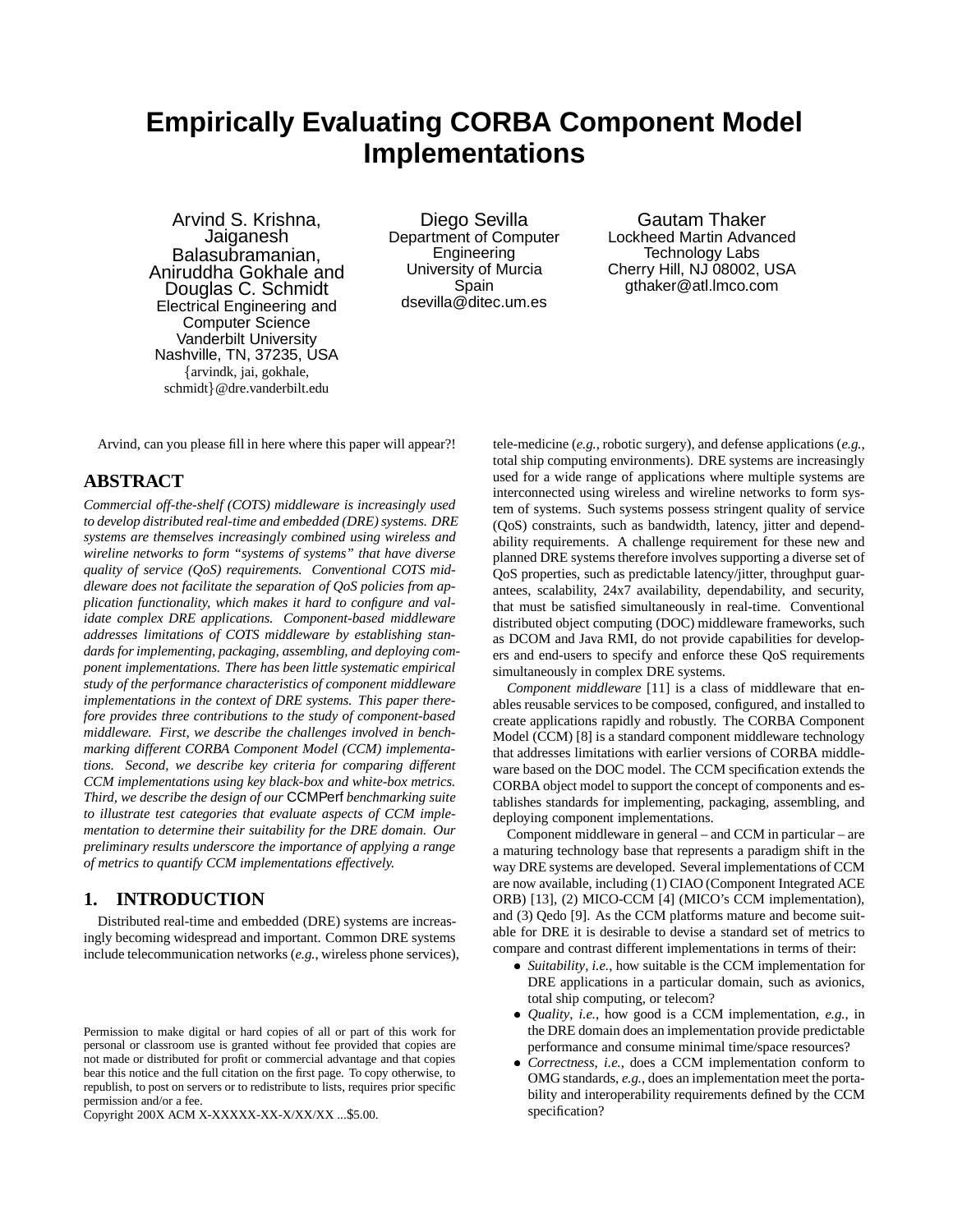Earlier efforts, such as the Open CORBA Benchmarking project [12] and Middleware Comparator [5], have focused on metrics to compare middleware based on the DOC version of CORBA. Our work enhances these efforts by focusing on a previously unexplored dimension: *metrics to compare CCM implementation quality and systematic benchmarking experiments to determine the suitability of those implementations for representative DRE applications*. To quantify these comparisons in a systematic manner we are developing an open-source benchmarking suite called CCMPerf that focuses on *black-box* and *white-box* metrics using criteria such as latency, throughput, and footprint measures. These metrics are then used to develop benchmarking experiments that can be partitioned into the follow categories:

- *Distribution middleware* tests that quantify the overhead of CCM-based applications relative to applications based on versions of CORBA that do not support CCM capabilities.
- *Common middleware services* tests that quantify the suitability of using different implementations of CORBA services, such as the Real-time Event [7] and Notification Services [6].
- *Domain-specific middleware* tests that quantify the suitability of CCM implementations to meet the QoS requirements of a particular DRE application domain, such as static linking and deployment of components in the Boeing Bold Stroke avionics mission computing architecture [10].

The remainder of this paper is organized as follows: Section 2 provides an overview of CCM describing its run-time architecture; Section 3 describes the challenges involved in developing a benchmarking suite for CCM, outlines how these challenges are addressed in CCMPerf, and illustrates the experiments in our benchmarking suite; and Section 4 presents concluding remarks and future work.

# **2. OVERVIEW OF CCM**

The CORBA Component Model (CCM) is designed to address the limitations with earlier versions of CORBA middleware that supported a distributed object computing (DOC) model [2]. Figure 1 shows an overview of the layered architecture of the CCM model. *Components* in CCM are the implementation entities that



**Figure 1: Layered CCM Architecture**

export a set of interfaces usable by clients. Components can also express their intention to collaborate with other entities by defining interfaces called *ports*. *Ports* express a component's intent to collaborate with other components. There are several types of ports in

CCM, including (1) *facets*, which define an interface that accepts point-to-point method invocations from other components, (2) *receptacles*, which indicate a dependency on point-to-point method interface provided by another component, and (3) *event sources/sinks*, which indicate a willingness to exchange typed messages with one or more components.

A *container* in CCM provides the run-time environment for one or more components that provides various pre-defined hooks and strategies, such as persistence, event notification, transaction, and security, to the component(s) it manages. Each container manages one type of component and is responsible for initializing instances of this component type and connecting them to other components and common middleware services. Developer-specified metadata expressed in XML can be used to instruct the CCM deployment mechanism how to control the lifetime of these containers and the components they manage. In addition to the building blocks outlined above, the CCM also standardizes component implementation, packaging, and deployment mechanisms. The CCM Component Implementation Framework (CIF) helps generate the component implementation skeletons and persistent state management automatically using the Component Implementation Definition Language (CIDL).

As shown in Figure 1, CCM is a layer that sits atop an ORB and leverages ORB functionality (such as connection management, data transfer, (de) marshaling of messages, and event/message demultiplexing), as well as higher-level CORBA services (such as Load Balancing, Transaction, Security, and Persistence). CCM-based applications therefore can incur additional overhead when compared to their CORBA counterparts in the form of additional processing in the code-path (*i.e.*, additional function calls) and datapath (*i.e.*, parameter passing between the underlying ORB and the CCM layers). Since this processing occurs in the critical path of every request/response it may incur non-trivial overhead.

# **3. OVERVIEW & DESIGN OF** CCMPerf

This section describes the challenges involved in developing a benchmarking suite for CCM, outlines how these challenges are addressed, and illustrates the three experimentation categories in CCMPerf. The goals of CCMPerf are to create comprehensive benchmarks that allow users and CCM developers to:

- 1. Evaluate the overhead CCM implementations impose above and beyond CORBA implementations that are based on the earlier-generation DOC model.
- 2. Apply our benchmarks to systematically identify performance bottlenecks in popular CCM implementations.
- 3. Compare different CCM implementations in terms of key metrics, such as latency, throughput, and other performance criteria.
- 4. Develop a framework that will automate benchmark tests and facilitate the seamless integration of new benchmarks.

## **3.1 Benchmarking Challenges and their Resolutions**

During the design of CCMPerf we encountered the following challenges:

- Heterogeneity in implementations
- Difference in implementation quality
- Difference in the domain of application and
- Heterogeneity in hardware & software platforms.

We describe each of these challenges below and then outline how are addressing these challenges in CCMPerf.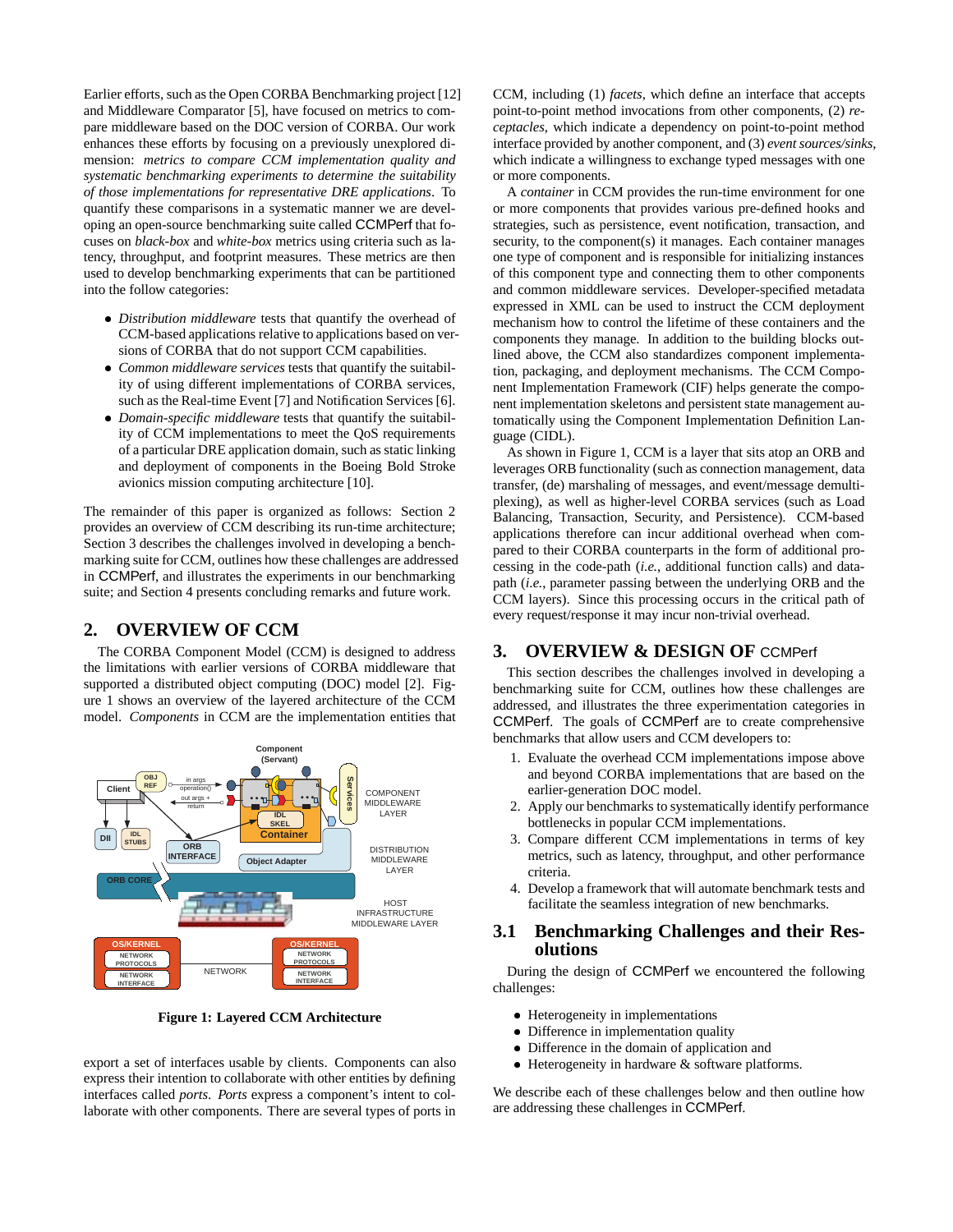### *3.1.0.1 Heterogeneity in implementations.*

Our first challenge in developing a CCM benchmarking framework stemmed from the heterogeneity in the tools and mechanisms used in different CCM implementations. For example, CCM implementations differ in terms of:

- The header files that must be included by each implementation, which are not standardized by the OMG. Moreover, the process of obtaining the generated files (*e.g.*, the compilation chain for the different descriptor files used by the CCM) is often specific to each ORB and its CCM implementation.
- The level of conformance to CCM features, such as automation of component assembly, which are only provided by certain CCM implementations.
- The overall level of maturity of the CCM implementations, *i.e.*, to what extent does the implementation conform to the CCM specification.

#### *3.1.0.2 Difference in implementation quality.*

CCM implementations differ in the data structures and algorithms they use, which affects the QoS they can deliver to DRE applications. Evaluating these quality differences necessitates instrumentation of the code within the ORB/CCM implementation, which presents the following benchmarking challenges:

- A thorough understanding of CCM implementations is needed to instrument CCM middleware with probes that measure its performance accurately. However, there is no systematic body of knowledge yet that identifies the critical features within the CCM layer in which instrumentation points should be added.
- CCM implementations are layered architectures, which makes it necessary to isolate each layer to measure its influence on overall end-to-end application performance. ORB-specific configuration options influence the presence/absence of these layers, however, which make it hard to identify the set of steps within each layer for every combination of the configuration options.

## *3.1.0.3 Differences in software configuration options.*

CCM implementations differ in the knobs that they provide to maximize performance. For example, the run-time configuration options, such as, number of threads, logging levels, and locks, that can be enabled to fine tune different CCM implementations are implementation-specific, which lead to the following challenges:

- The same set of configuration options many not be available each of the CCM implementations. For example, CIAO allows applications to configure the type of locks used within the ORB, whereas MICO does not provide such a option.
- An implementation could be optimized for a given set of configurations, yet perform poorly for other configurations. For example, MICO is optimized for single-threaded applications and performs poorly in multi-threaded configurations.

Similarly, a change in the underlying hardware configuration (such as processor speed of the computer and/or network bandwidth changes across experiments) prevents valid comparisons of the results.

## *3.1.0.4 Differences in the domain of application.* Each CCM implementation may be tailored for a particular application domain. For example, the CIAO CCM implementation is

tailored towards the DRE domain. Conversely, MICO-CCM is targeted for general-purpose distributed computing. These domains of applicability pose the following challenges:

- Use cases may change across domains. For example, some applications in the DRE domain may require that the total startup time be under two seconds. Component middleware catering to this domain may need to be optimized to meet this requirement, whereas middleware for the enterprise domain might not not.
- Certain metrics (such as predictable end-to-end latency and static/dynamic memory footprint) are important in the DRE domain, but often less in the enterprise domain.

CCMPerf addresses each of the challenges outlined above as follows:

- To overcome CCM implementation heterogeneity we are developing a set of scripts to configure and run the CCMPerf tests. These scripts automatically generate CCM platformspecific code and project build files for each implementation.
- To ensure equivalent configurations, we provide automated scripts to configure and run each test.
- To evaluate domain-specific suitability, we provide scenariobased tests and/or enactments of specific use cases deemed important in a given domain, such as the DRE domain. In this context, we are evaluating CCM implementations using the scenarios present in Boeing's custom component model described in Section 3.2.3.
- To ensure consistent hardware and OS configurations, our tests are run using EMULab [14] and Lockheed Martin Advanced Technology Lab's (ATL) middleware comparator framework [5]. These testbeds support systematic testing conditions that enable equivalent comparisons of performance differences between CCM implementations. ATL also allows experiment data to be accessed readily from a convenient web interface<sup>1</sup>.

# **3.2 CCMPerf Benchmark Design**

The benchmarking tests in CCMPerf focus on the following metrics:

#### *3.2.0.5 Black-box metrics.*

Black-box metrics do not instrument the software internals when evaluating the performance tests. We benchmarked each CCM implementation end-to-end without knowledge of its internal structure using standard operations published in the CCM interfaces and did not modify or restructure the CCM ORB internals. We outline our black-box performance metrics below:

- *Round-trip latency*, which measures the response time for a twoway operation with a single type of parameter, such as an array of CORBA: : Long.
- *Throughput*, which compares (1) the number of events per second processed at the component server and (2) number of requests per second at the client.
- *Jitter*, which measures the variance in round-trip latency for a series of requests.
- *Collocation performance*, which measures response time and throughput when a client and server are in the same process vs. across processes on the same and different machines.

<sup>&</sup>lt;sup>1</sup>More information is available at http://www.atl. external.lmco.com/projects/QoS/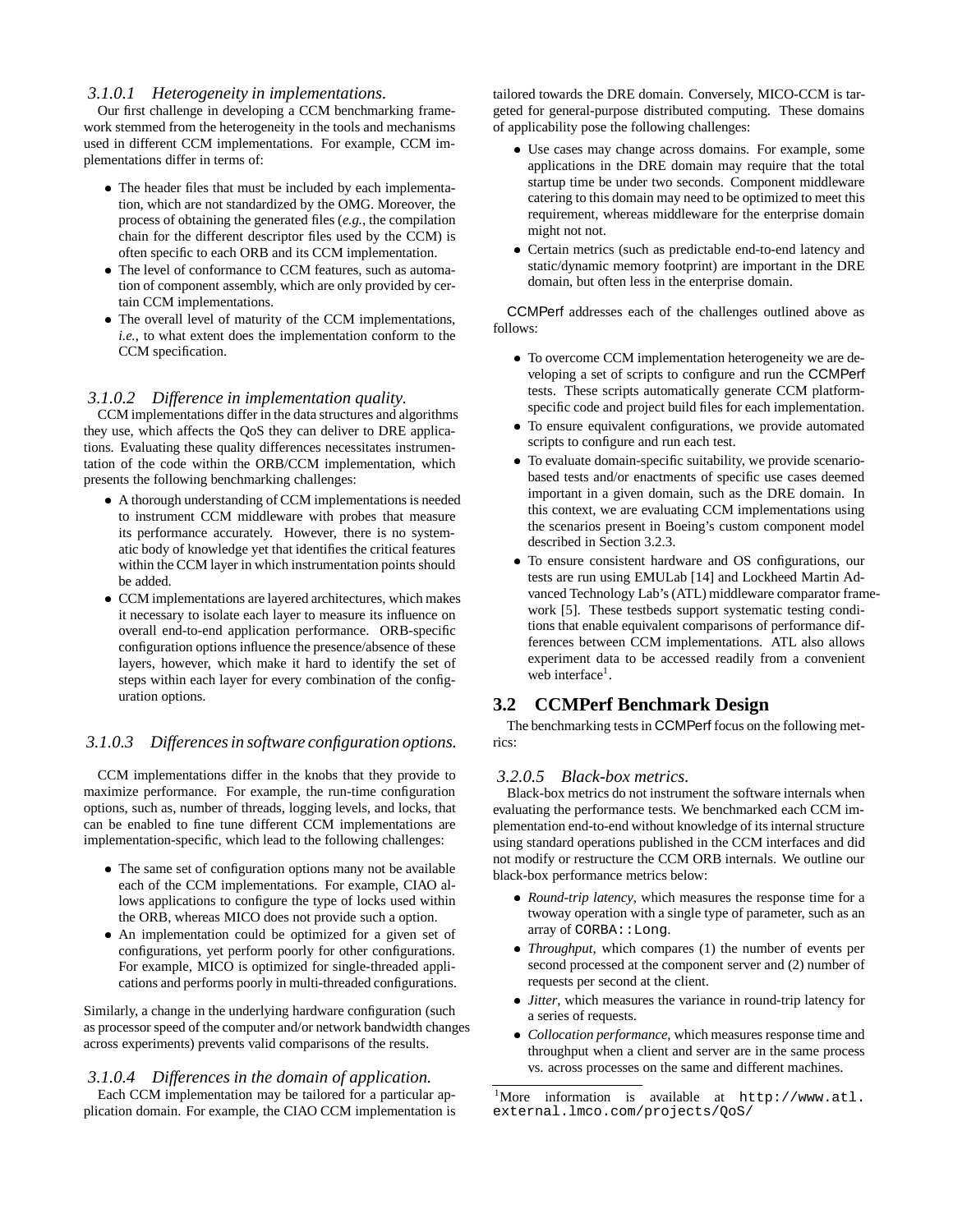- *Data copying overhead*, which compares the variation in response time with an increase in request size to determine whether a CCM implementation incurs excessive buffer copying.
- *Footprint*, which measures the static and dynamic footprint of a CCM implementation to determine whether it is suitable for memory-constrained DRE systems.

CCMPerf measures each of these metrics in (1) single-threaded and (2) multi-threaded configurations on both servers and clients.

#### *3.2.0.6 White-box metrics.*

White-box metrics are a performance evaluation technique that employ explicit knowledge of software internals to select and analyze benchmark data. Unlike black-box metrics, white-box metrics evaluate performance by instrumenting the software internals with probes. We outline our white-box performance metrics below:

- *Functional path analysis*, which identifies CCM layers that are above the ORB and adds instrumentation points to determine the time spent in those layers. Moreover, we analyze jitter by measuring the variation in the time spent in each layer.
- *Lookup time analysis*, which measures the variation in lookup time for certain operations, such as finding component homes, obtaining facets, and obtaining a component instance reference given its key.
- *Context switch times*, which measure the time required to interrupt the currently running thread and switch to another thread in multi-threaded implementations.

The benchmarking tests in CCMPerf can be categorized into the general areas discussed below.

## *3.2.1 Distribution Middleware Benchmarks*

Each CCM implementation sits on a CORBA ORB, as shown in Figure 1. The ORB manages various network programming tasks, such as connection management, data transfer, (de)marshaling, demultiplexing, and concurrency. Every CCM implementation adds some overhead to the underlying CORBA ORB, as explained in Section 2. CCMPerf's distribution-specific benchmarks employ black-box and white box metrics that measure various aspects of performance overhead, *e.g.*, for a given ORB and its CCM implementation the round-trip metric measures the increase in response time incurred by the CCM implementation beyond the CORBA DOC support. Application developers and end-users can apply these metrics to select CCM implementations that can meet their end-to-end QoS requirements. Moreover, these metrics can also benefit users who are considering a move from DOC middleware to component middleware so they can quantify the pros and cons of such a transition.

#### *3.2.2 Services-specific benchmarks*

Service-specific benchmarks help to compare the performance of various implementation choices applied to integrate common middleware services within the CCM containers. CCM leverages many standard services and features, as described in Section 2. CCM implementations can either use the standard CORBA service specifications or they can use customized implementations of these services.

For example, component implementations can specify the event sources and/or sinks through their interface definitions. It is left to a particular CCM implementation, however, to choose the mode of event distribution. Implementations are free to choose between

making a direct invocation on the target components or to use publish/subscribe mechanisms to push events. If CCM implementations use a publish-subscribe model, they can use the standard CORBA event channel [7] or use a customized implementation (such as a real-time event channel [3]). To benchmark the type of scenario described above where the container uses the event channel to publish events, CCMPerf measures the overhead introduced by extra (de)marshalling and indirection costs incurred within the container for publishing the events to the all the receivers.

The characteristics of an application domain often influence the selection and suitability of a particular service and/or its implementation. We therefore designed the CCMPerf benchmarking test suites to use the black-box and white-box metrics defined in the Section **??** to empirically compare and contrast the implementation choices for a particular application domain.

#### *3.2.3 Domain-specific benchmarks*

Domain-specific benchmarks include black-box and white-box tests conducted for key use cases that occur in certain domains, such as Boeing's Bold Stroke platform [1] that is supports avionics mission computing in the DRE domain. The purpose of these tests is to identify whether a given CCM implementation can meet the QoS requirements for a particular domain, *e.g.*, an organization might have a large number of components that need to be deployed within a certain amount of time. In the DRE domain for instance, Boeing's Bold Stroke component-based architecture has several uses cases with stringent timing constraints, *e.g.*, their architecture requires that total start up time for the entire system of  $\sim$ 3,000 components be under two seconds. Since Boeing is currently using a proprietary component model to achieve these timing goals we are using the Boeing scenarios to test the suitability of COTS-based CCM implementations to meet the same requirements.

# **4. CONCLUDING REMARKS**

Component middleware in general and QoS-enabled CCM implementations in particular are important R&D topics. Several initiatives are underway to develop both commercial and research implementations of CCM. However, there is not yet a substantial body of knowledge that describes how to develop metrics that systematically measure correctness, suitability, and quality of CCM implementations. This paper discusses the challenges present in benchmarking CCM implementations and describes the design of CCMPerf, which is an open-source benchmarking suite for CCM we are developing. CCMPerf provides distribution, services and scenario-based benchmarks to quantitatively and qualitatively compare CCM implementations using black-box, and white-box, metrics. CCM implementations. The CCMPerf benchmarking suite currently includes experiments for black-box metrics, such as latency, throughput, and jitter, using the CIAO and MICO-CCM implementations of CCM.

Our first step in developing scenario-based benchmarking involved running experiments with CIAO using Boeing's Bold Stroke avoinics mission computing platform as the target platform. The tests focused on specific requirements in Bold Stroke, such as total start-up time, throughput, and response time in collocated mode. In Bold Stroke, several components are on the same processor board, *i.e.*, they are co-located rather than distributed. Communication between these components therefore need not incur the overhead of (de)marshaling and other network programming tasks. Other domain-specific tests, such as total component assembly time given a topology and component deployment time, can be integrated into CCMPerf.